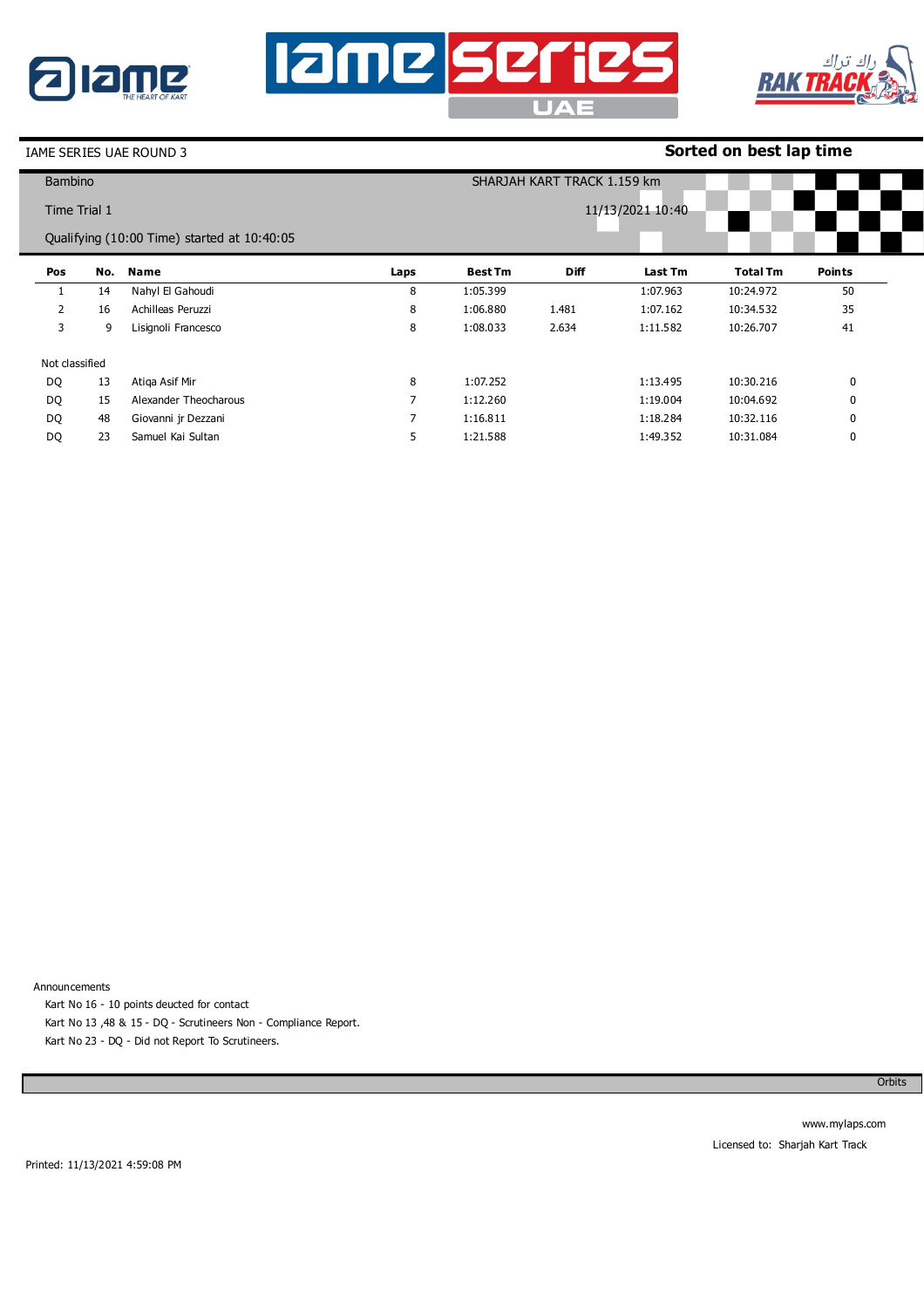





0

# IAME SERIES UAE ROUND 3

# **Sorted on best lap time**

| <b>Bambino</b> |     |                                             | SHARJAH KART TRACK 1.159 km |                  |             |          |                 |               |  |  |
|----------------|-----|---------------------------------------------|-----------------------------|------------------|-------------|----------|-----------------|---------------|--|--|
| Time Trial 2   |     |                                             |                             | 11/13/2021 13:00 |             |          |                 |               |  |  |
|                |     | Qualifying (10:00 Time) started at 13:00:01 |                             |                  |             |          |                 |               |  |  |
| Pos            | No. | Name                                        | Laps                        | <b>Best Tm</b>   | <b>Diff</b> | Last Tm  | <b>Total Tm</b> | <b>Points</b> |  |  |
|                | 14  | Nahyl El Gahoudi                            | 10                          | 1:05.270         |             | 1:05.425 | 11:00.470       | 50            |  |  |
| $\overline{2}$ | 16  | Achilleas Peruzzi                           | 9                           | 1:06.341         | 1.071       | 1:07.379 | 10:17.611       | 45            |  |  |
| 3              | 13  | Atiga Asif Mir                              | 9                           | 1:07.471         | 2.201       | 1:08.069 | 10:35.656       | 41            |  |  |
| 4              | 9   | Lisignoli Francesco                         | 9                           | 1:07.503         | 2.233       | 1:07.554 | 10:46.620       | 38            |  |  |
| 5.             | 48  | Giovanni jr Dezzani                         | 8                           | 1:10.179         | 4.909       | 1:14.101 | 9:56.326        | 36            |  |  |
| 6              | 15  | Alexander Theocharous                       | 9                           | 1:11.057         | 5.787       | 1:11.057 | 10:53.676       | 34            |  |  |

### Not classified

DNS 23 Samuel Kai Sultan

**Orbits**